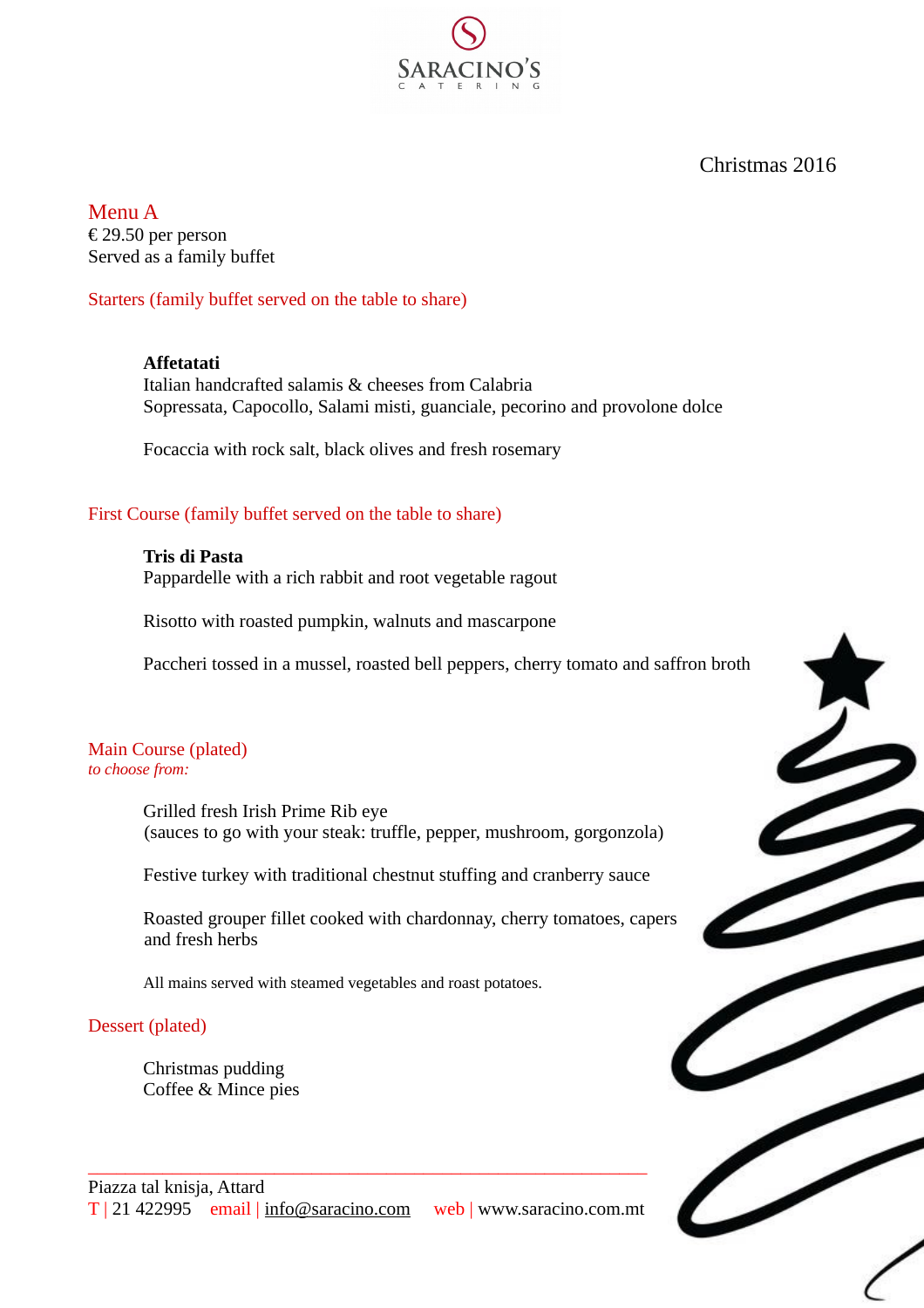

Menu B € 25 per person Served as a family buffet

Starters (family buffet served on the table to share)

## **Affetatati**

Italian handcrafted salamis & cheeses from Calabria Sopressata, capocollo, salamis, guanciale, pecorino and provolone dolce

Focaccia with rock salt, black olives and fresh rosemary

## First Course (family buffet served on the table to share)

## **Tris di Pasta**

Gnocci di Patate with a creamy gorgonzola, baby spinach and walnut cream Garganelli with diced swordfish, capers and pistachios Risotto ai Funghi Porcini and Speck

# Main Course (plated)

*to choose from:*

Festive turkey with traditional chestnut stuffing and cranberry sauce

Slow roasted Pork shoulder with Fig compote

Pan seared Salmon supreme with Limoncello beurre blanc

 $\_$  , and the set of the set of the set of the set of the set of the set of the set of the set of the set of the set of the set of the set of the set of the set of the set of the set of the set of the set of the set of th

All mains served with steamed vegetables and roast potatoes.

## Dessert (plated)

Christmas pudding Coffee & Mince pies